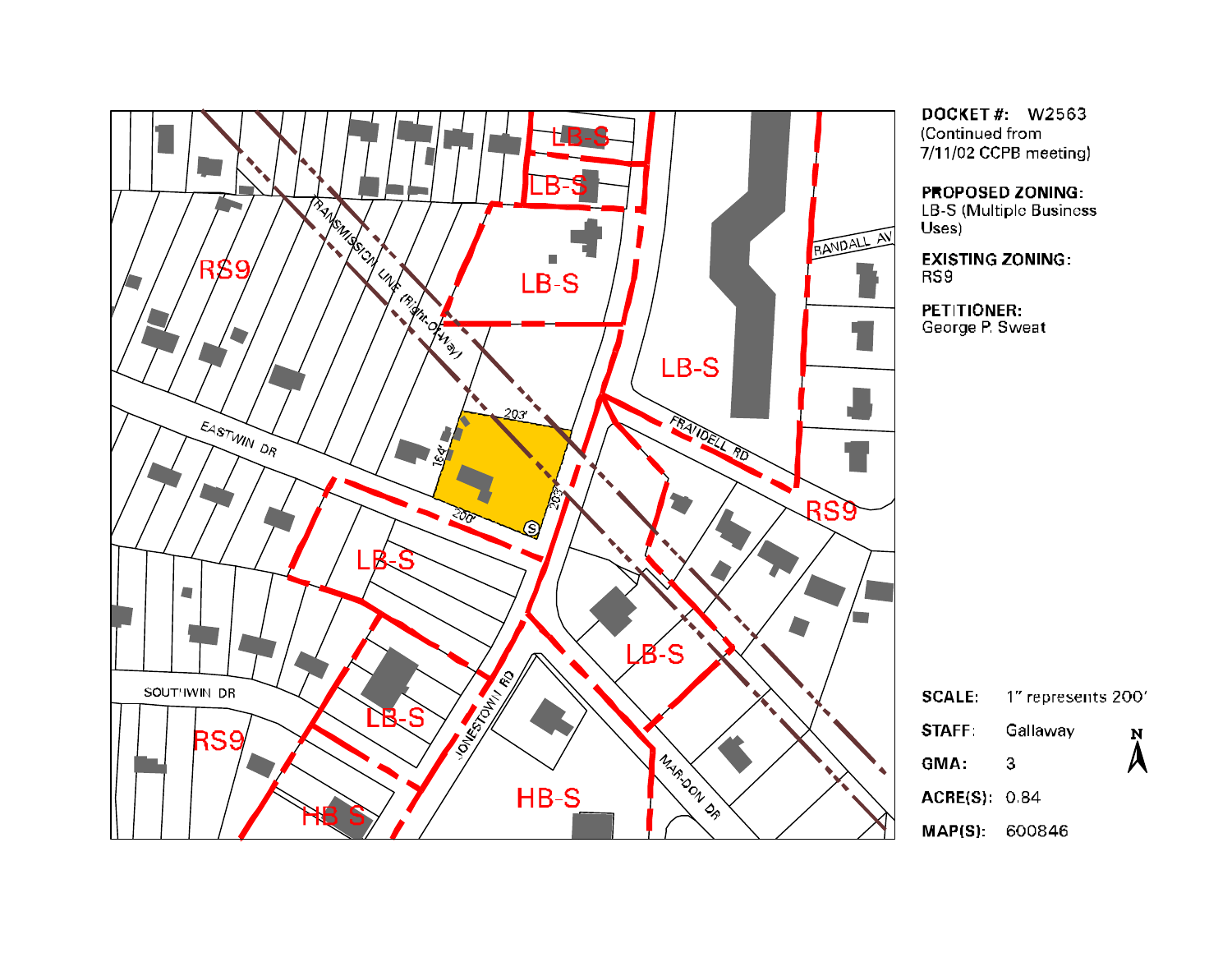August 21, 2002

HC and JH, LLC for property owned by George P. Sweat c/o Mr. Joe Herndon, Director 530 Maywood Avenue, Suite A Raleigh, NC 27603

RE: ZONING MAP AMENDMENT W-2563

Dear Mr. Herndon:

The attached report of the Planning Board to the Board of Aldermen is sent to you at the request of the Aldermen. You will be notified by the City Secretary's Office of the date on which the Aldermen will hear this petition.

Sincerely,

A. Paul Norby, AICP Director of Planning

pc: City Secretary's Office, P.O. Box 2511, Winston-Salem, NC 27102 Stephen G. Calaway, 1330 Ashley Square, Winston-Salem, NC 27103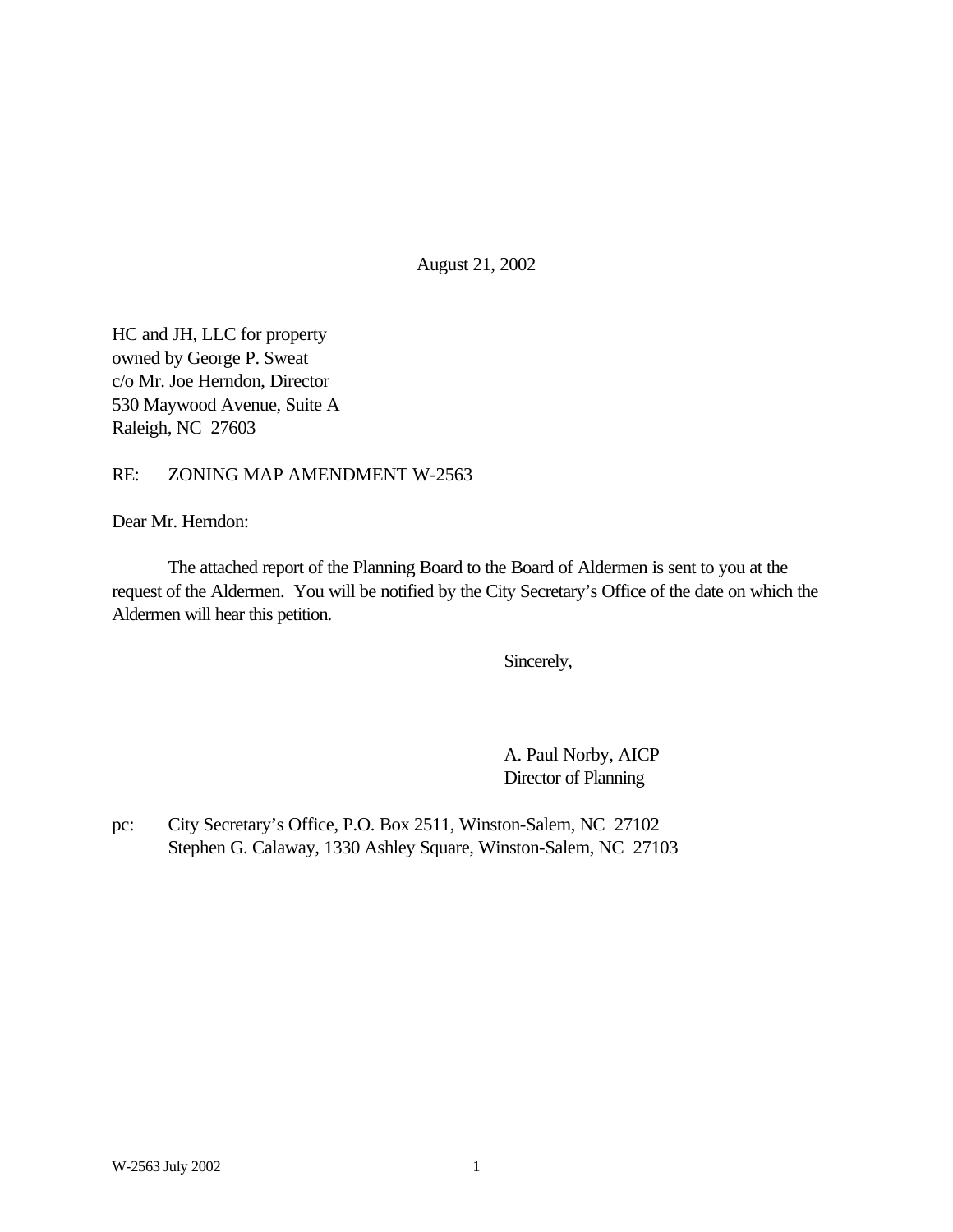## **ACTION REQUEST FORM**

**DATE**: August 21, 2002 **TO**: The Honorable Mayor and Board of Aldermen **FROM**: A. Paul Norby, AICP, Director of Planning

## **BOARD ACTION REQUEST**:

Request for Public Hearing on zoning map amendment of HC and JH, LLC for property owned by George P. Sweat

## **SUMMARY OF INFORMATION**:

Zoning map amendment of HC and JH, LLC for property owned by George P. Sweat from RS-9 to LB-S [Arts and Crafts Studio; Convenience Store; Food or Drug Store; Furniture and Home Furnishings Store; General Merchandise Store; Hardware Store; Nursery, Lawn and Garden Supply Store, Retail; Restaurant (without drive-through service); Retail Store, Specialty or Miscellaneous; Shopping Center; Banking and Financial Services; Medical and Surgical Offices; Motor Vehicle, Rental and Leasing; Motor Vehicle, Repair and Maintenance; Non-Store Retailer; Offices, Miscellaneous; Professional Office; Services, Business A; Services, Personal; Recreation Services, Indoor; Recreation Facility, Public; Government Offices; Museum or Art Gallery; and Neighborhood Organization]; property is located at the northwest corner of Jonestown Road and Eastwin Drive (Zoning Docket W-2563).

## **PLANNING BOARD ACTION**:

| <b>MOTION ON PETITION: APPROVAL</b> |                  |
|-------------------------------------|------------------|
| FOR:                                | <b>UNANIMOUS</b> |
| <b>AGAINST:</b>                     | <b>NONE</b>      |
| <b>SITE PLAN ACTION:</b>            | <b>CONFORMS</b>  |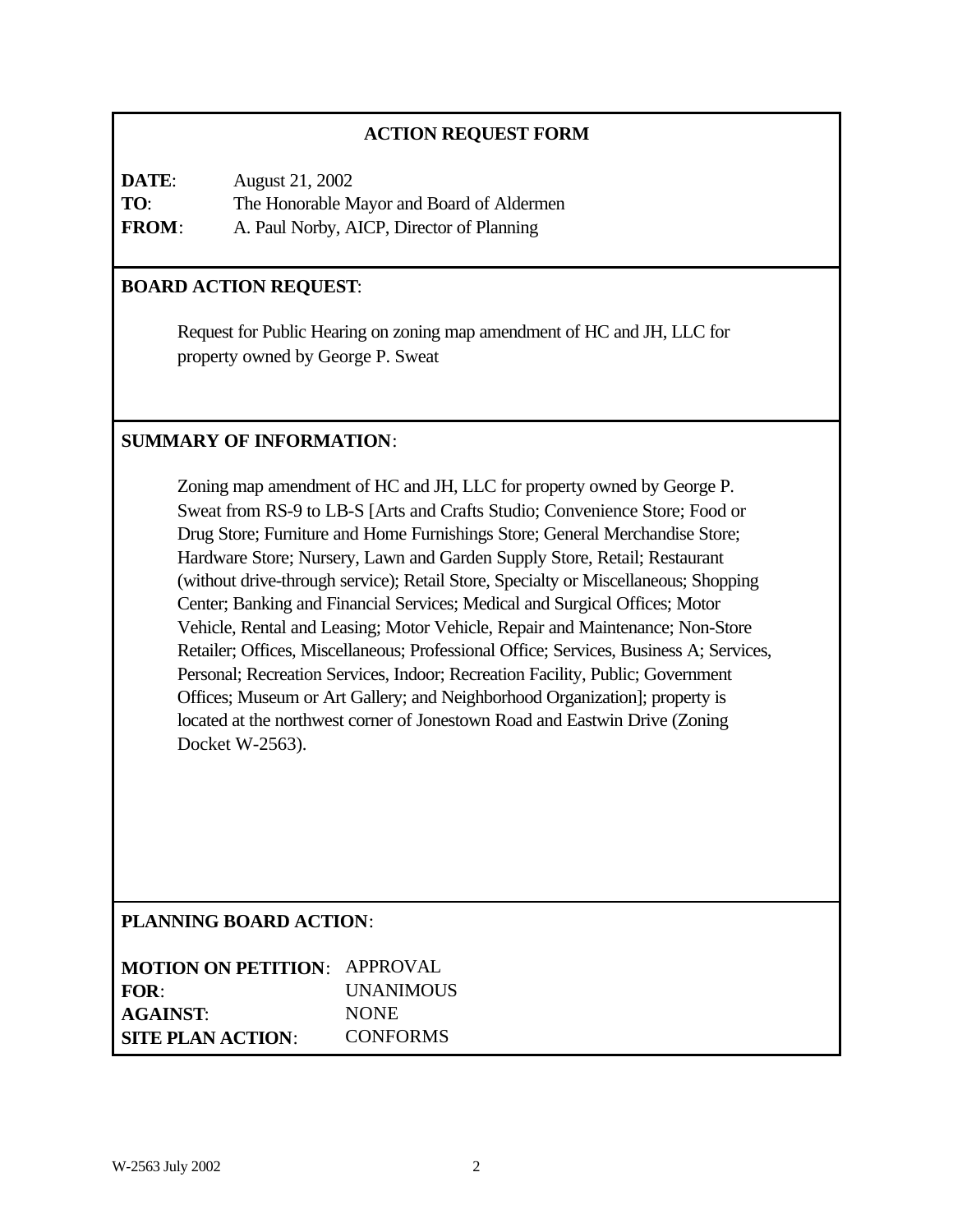#### CITY ORDINANCE - SPECIAL USE

Zoning Petition of HC and JH, LLC for property owned by George P. Sweat, Docket W-2563

AN ORDINANCE AMENDING THE WINSTON-SALEM CITY ZONING ORDINANCE AND THE OFFICIAL ZONING MAP OF THE CITY OF WINSTON-SALEM, N.C.

\_\_\_\_\_\_\_\_\_\_\_\_\_\_\_\_\_\_\_\_\_\_\_\_\_\_\_\_\_\_\_\_\_

BE IT ORDAINED by the Board of Aldermen of the City of Winston-Salem as follows: Section 1. The Winston-Salem City Zoning Ordinance and the Official Zoning Map of the City of Winston-Salem, N.C. are hereby amended by changing from RS-9 to LB-S [Arts and Crafts Studio; Convenience Store; Food or Drug Store; Furniture and Home Furnishings Store; General Merchandise Store; Hardware Store; Nursery, Lawn and Garden Supply Store, Retail; Restaurant (without drivethrough service); Retail Store, Specialty or Miscellaneous; Shopping Center; Banking and Financial Services; Medical and Surgical Offices; Motor Vehicle, Rental and Leasing; Motor Vehicle, Repair and Maintenance; Non-Store Retailer; Offices, Miscellaneous; Professional Office; Services, Business A; Services, Personal; Recreation Services, Indoor; Recreation Facility, Public; Government Offices; Museum or Art Gallery; and Neighborhood Organization] the zoning classification of the following described property:

Tax Block 3941, Tax Lot 2

Section 2. This Ordinance is adopted after approval of the site plan entitled HC and JH, LLC and identified as Attachment "A" of the Special Use District Permit issued by the Board of Aldermen the \_\_\_\_\_\_\_ day of \_\_\_\_\_\_\_\_\_\_\_\_\_\_, to HC and JH, LLC for property owned by George P.

Sweat.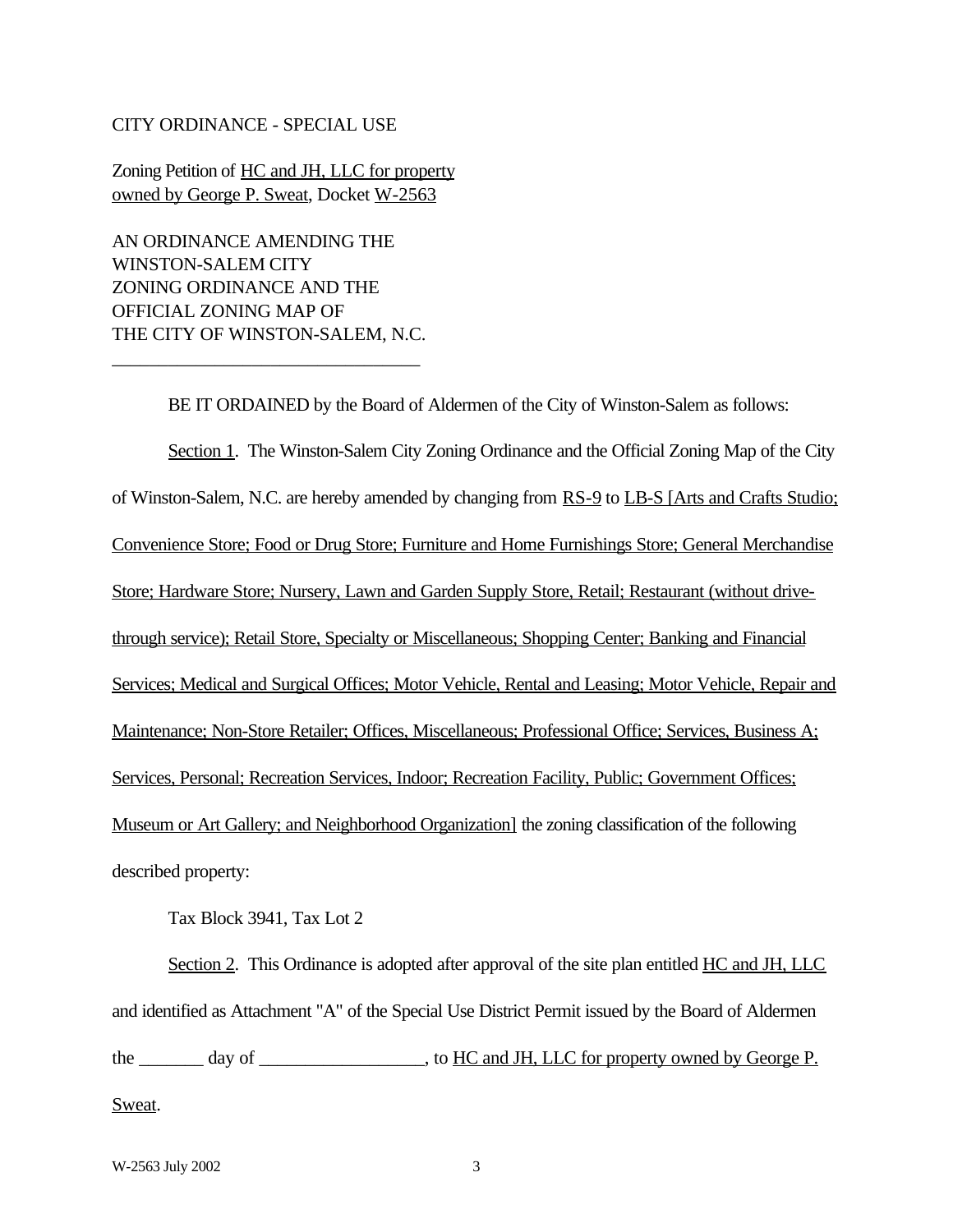Section 3. The Board of Aldermen hereby directs the issuance of a Special Use District Permit pursuant to the Zoning Ordinance of the *Unified Development Ordinances* for a development to be known as HC and JH, LLC. Said Special Use District Permit and site plan with associated documents are attached hereto and incorporated herein.

Section 4. This Ordinance shall be effective from and after its adoption.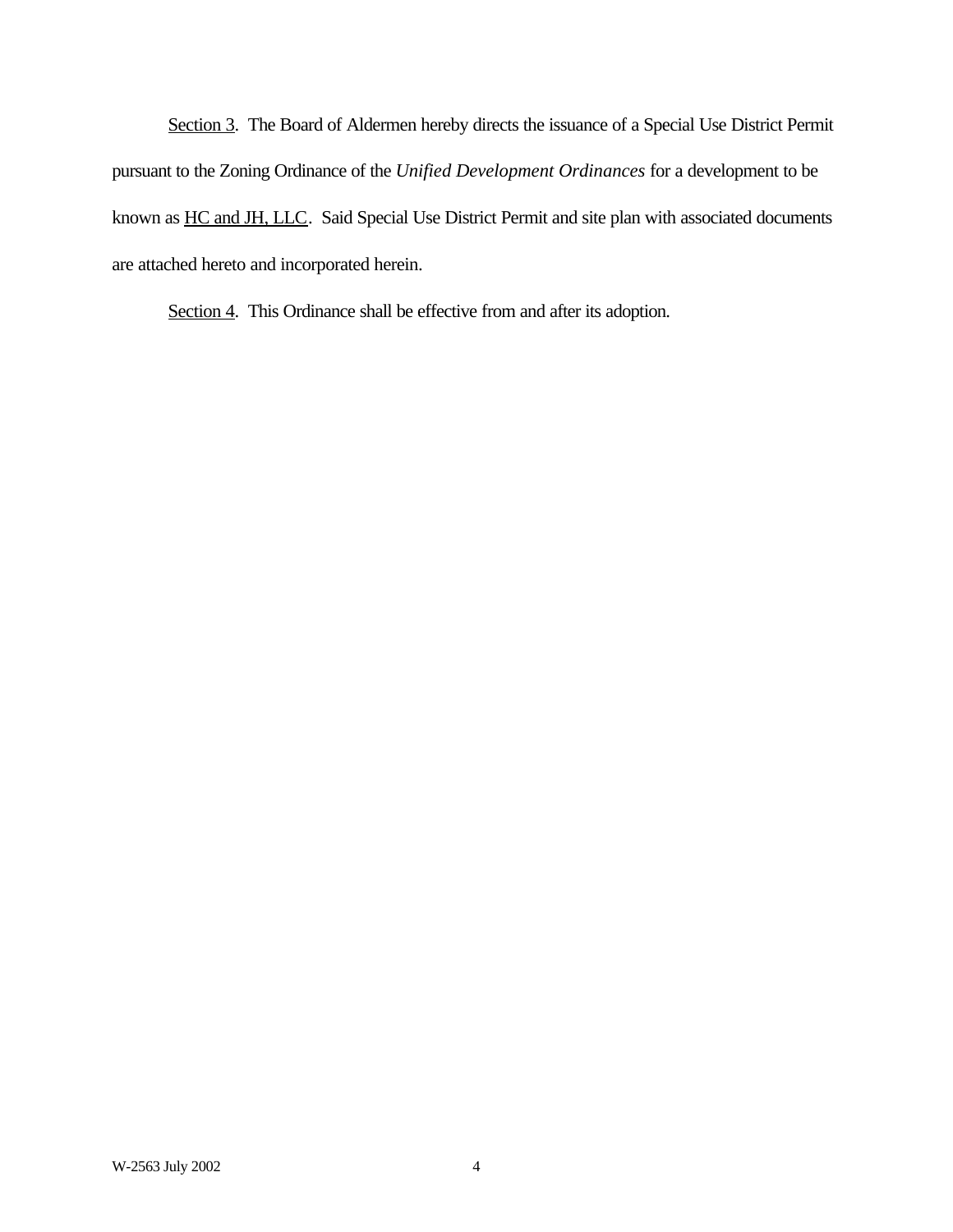#### CITY - SPECIAL USE DISTRICT PERMIT

#### SPECIAL USE DISTRICT PERMIT

Issued by the Board of Aldermen

#### of the City of Winston-Salem

The Board of Aldermen of the City of Winston-Salem issues a Special Use District Permit for the site shown on the site plan map included in this zoning petition of HC and JH, LLC for property owned by George P. Sweat, (Zoning Docket W-2563). The site shall be developed in accordance with the plan approved by the Board and bearing the inscription: "Attachment A, Special Use District Permit for LB-S [Arts and Crafts Studio; Convenience Store; Food or Drug Store; Furniture and Home Furnishings Store; General Merchandise Store; Hardware Store; Nursery, Lawn and Garden Supply Store, Retail; Restaurant (without drive-through service); Retail Store, Specialty or Miscellaneous; Shopping Center; Banking and Financial Services; Medical and Surgical Offices; Motor Vehicle, Rental and Leasing; Motor Vehicle, Repair and Maintenance; Non-Store Retailer; Offices, Miscellaneous; Professional Office; Services, Business A; Services, Personal; Recreation Services, Indoor; Recreation Facility, Public; Government Offices; Museum or Art Gallery; and Neighborhood Organization], approved by the Winston-Salem Board of Aldermen the \_\_\_\_\_\_ day of  $\Box$ , 20  $\Box$  and signed, provided the property is developed in accordance with requirements of the LB-S zoning district of the Zoning Ordinance of the *Unified Development Ordinances*, the Erosion Control Ordinance, and other applicable laws, and the following additional conditions be met:

## C **PRIOR TO THE ISSUANCE OF GRADING PERMITS**

a. Developer shall have a storm water management study submitted for review by the Public Works Department of the City of Winston-Salem. If required, an engineered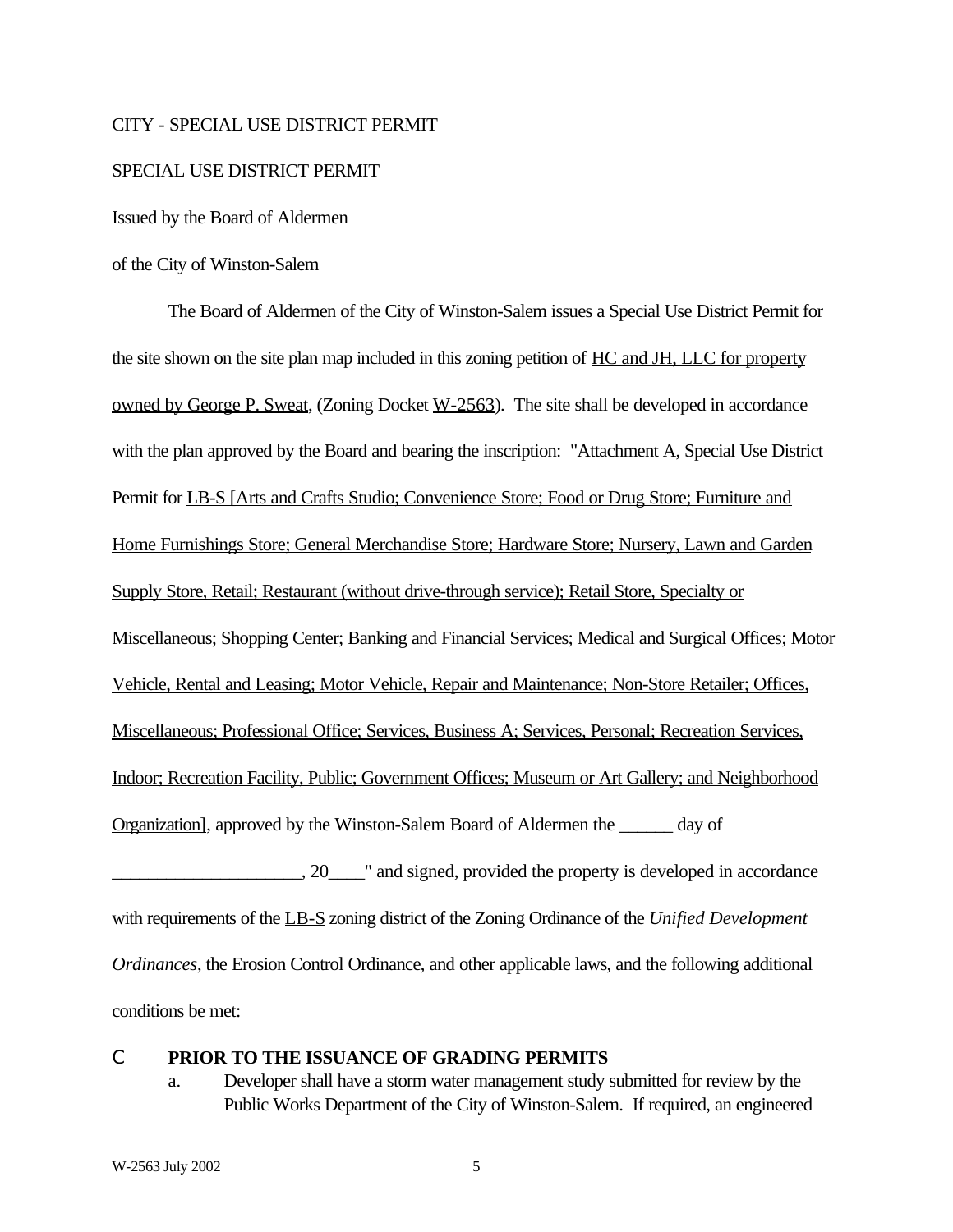storm water management plan shall be submitted and approved by the Public Works Department of the City of Winston-Salem.

## C **PRIOR TO THE ISSUANCE OF BUILDING PERMITS**

a. On site fire hydrants will be required in locations approved by the Winston-Salem Fire Department.

## C **PRIOR TO THE ISSUANCE OF OCCUPANCY PERMITS**

- a. Developer shall install a sidewalk along the frontage on Jonestown Road to the specifications of the Public Works Department of the City of Winston-Salem prior to the issuance of occupancy permits. Any easements or right-of-way needed by the City for the sidewalk shall also be dedicated.
- b. Developer shall install landscaping in accordance with UDO Section 3-4.
- c. Fire hydrants shall be installed in accordance with the Winston-Salem Fire Department.

# C **OTHER REQUIREMENTS**

- a. Only one freestanding sign shall be permitted on this property. Said sign shall be a monument type with a maximum height of five (5) feet.
- b. No outdoor storage to be permitted.
- c. Any proposed site plan change to allow drive-through uses will require a site plan amendment and may require a Traffic Impact Study.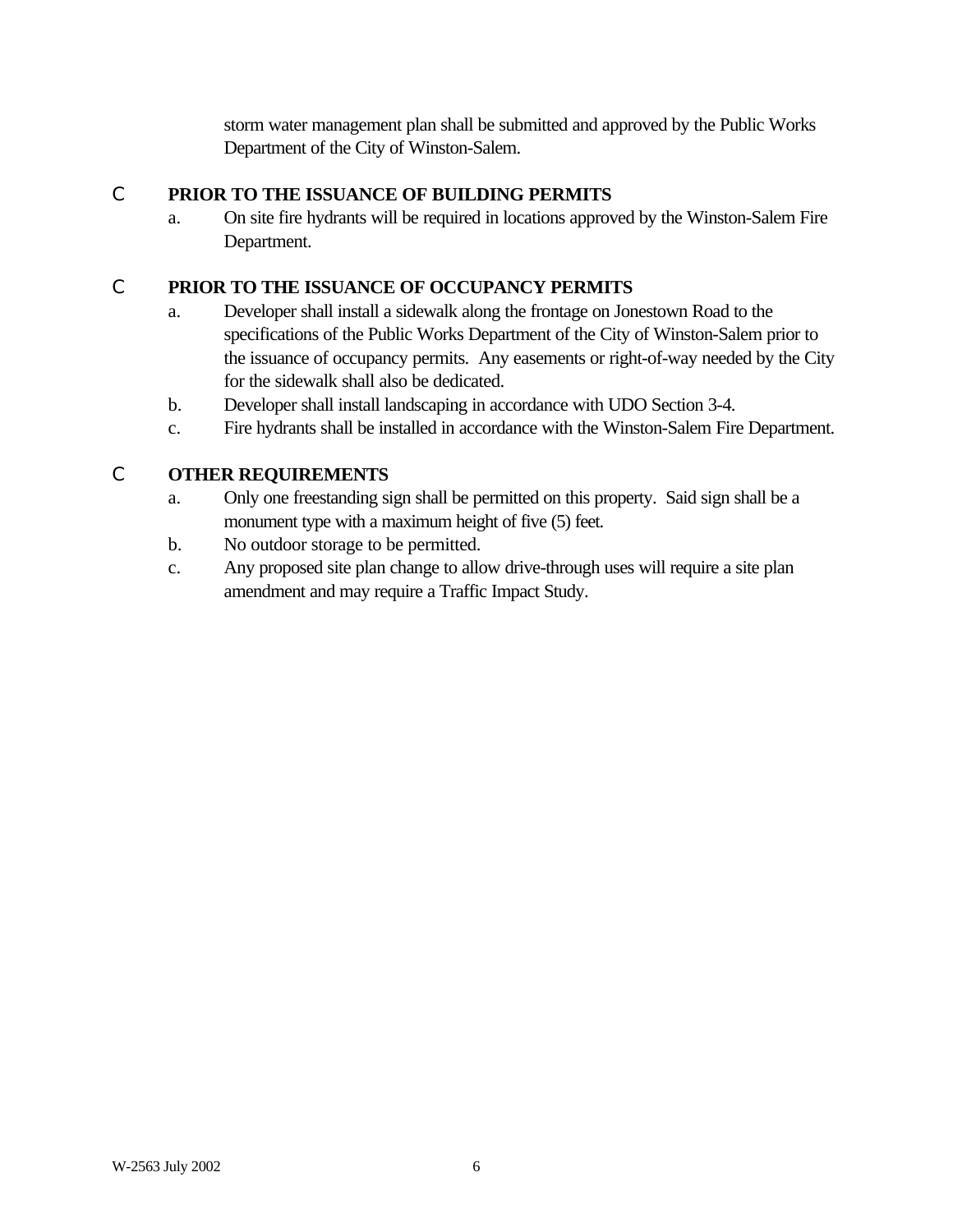## **ZONING STAFF REPORT**

**DOCKET #** W-2563 **STAFF:** Suzy Gallaway

Petitioner(s): HC and JH, LLC Ownership: George W. Sweat

#### **CONTINUANCE REQUEST**

The request was continued from the July 11, 2002 Planning Board Meeting at the request of the petitioner so the site plan and uses could be revised.

## **REQUEST**

From: RS-9 Residential Single Family District To: LB-S Limited Business District [Arts and Crafts Studio; Food or Drug Store; Furniture and Home Furnishings Store; General Merchandise Store; Hardware Store; Nursery, Lawn and Garden Supply Store, Retail; Restaurant (without drive-through service); Retail Store, Specialty or Miscellaneous; Banking and Financial Services; Medical and Surgical Offices; Non-Store Retailer; Offices, Miscellaneous; Professional Office; Services, Business A; Services, Personal; Recreation Services, Indoor; Recreation Facility, Public; Government Offices; Museum or Art Gallery; and Neighborhood Organization]

Both general and special use district zoning were discussed with the applicant(s) who decided to pursue the zoning as requested.

Acreage: 0.84 acre

## **LOCATION**

Street: Northwest corner of Jonestown Road and Eastwin Drive. Jurisdiction: City of Winston-Salem. Ward: West.

## **SITE PLAN**

Proposed Use: Multiple commercial and office uses Square Footage: 5,600 square feet. Building Height: One commercial story. Parking: Required: 28; proposed: 28. Bufferyard Requirements: Type II bufferyard required along residentially zoned areas.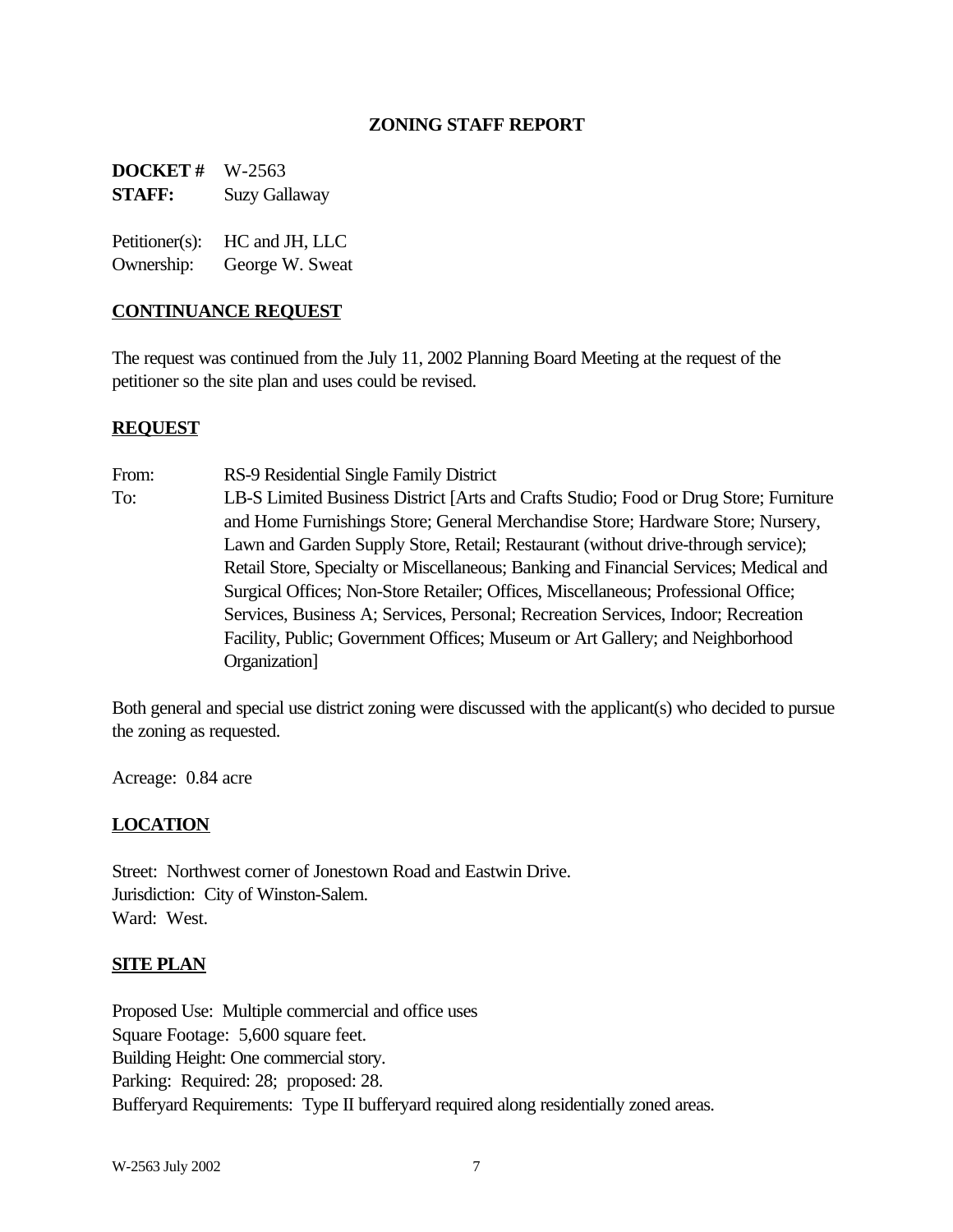Vehicular Use Landscaping Standards Requirements: UDO standards apply.

# **PROPERTY SITE/IMMEDIATE AREA**

Existing Structures on Site: Single family home (to be removed) Adjacent Uses:

| North -     | Vacant, partially wooded, partially grassy lot, zoned RS-9. Further north is the |
|-------------|----------------------------------------------------------------------------------|
|             | Goodwill Industries Store, zoned LB-S.                                           |
| Northeast - | Across Jonestown Road north of Frandell Road is Summit Station Shopping          |
|             | Center, zoned LB-S.                                                              |
| East -      | Across Jonestown Road is a restaurant, zoned LB-S.                               |
| South -     | Across Eastwin Drive, retail and office space, zoned LB-S.                       |
| West -      | Single family homes, zoned RS-9.                                                 |
|             |                                                                                  |

## **GENERAL AREA**

Character/Maintenance: Well-maintained businesses and single-family homes. Development Pace: Rapid.

## **PHYSICAL FEATURES/ENVIRONMENTAL REVIEW**

Impact on Existing Features: Single family home to be removed. Topography: GIS maps indicate that this property is relatively level. Vegetation/habitat: The subject property is currently developed and/or devoid of significant vegetation. Watershed: Site is not within the boundaries of a water supply watershed.

# **TRANSPORTATION**

Direct Access to Site: Jonestown Road and Eastwin Drive. Street Classification: Jonestown Road - major thoroughfare; Eastwin Drive- Local Street. Average Daily Traffic Count/Estimated Capacity at Level of Service D (Vehicles per Day): Jonestown Road between US 421 and Country Club Road = 20,000/26,000 Trip Generation/Existing Zoning: RS-9 0.84 x 43,560/9,000 = 4 units x 9.57 (SF Trip Rate) = 38 trips per day Trip Generation/Proposed Zoning: LB-S. 5,600/1,000 x 130.34 (High Turnover Sit-Down Restaurant) = 729 trips per day Transit: Route #43 along Jonestown Road (Westside Connector).

## **HISTORY**

Relevant Zoning Cases:

```
1. W-2475; LB-S (Multiple Business Uses); withdrawn at the August 9, 2001 Planning Board
```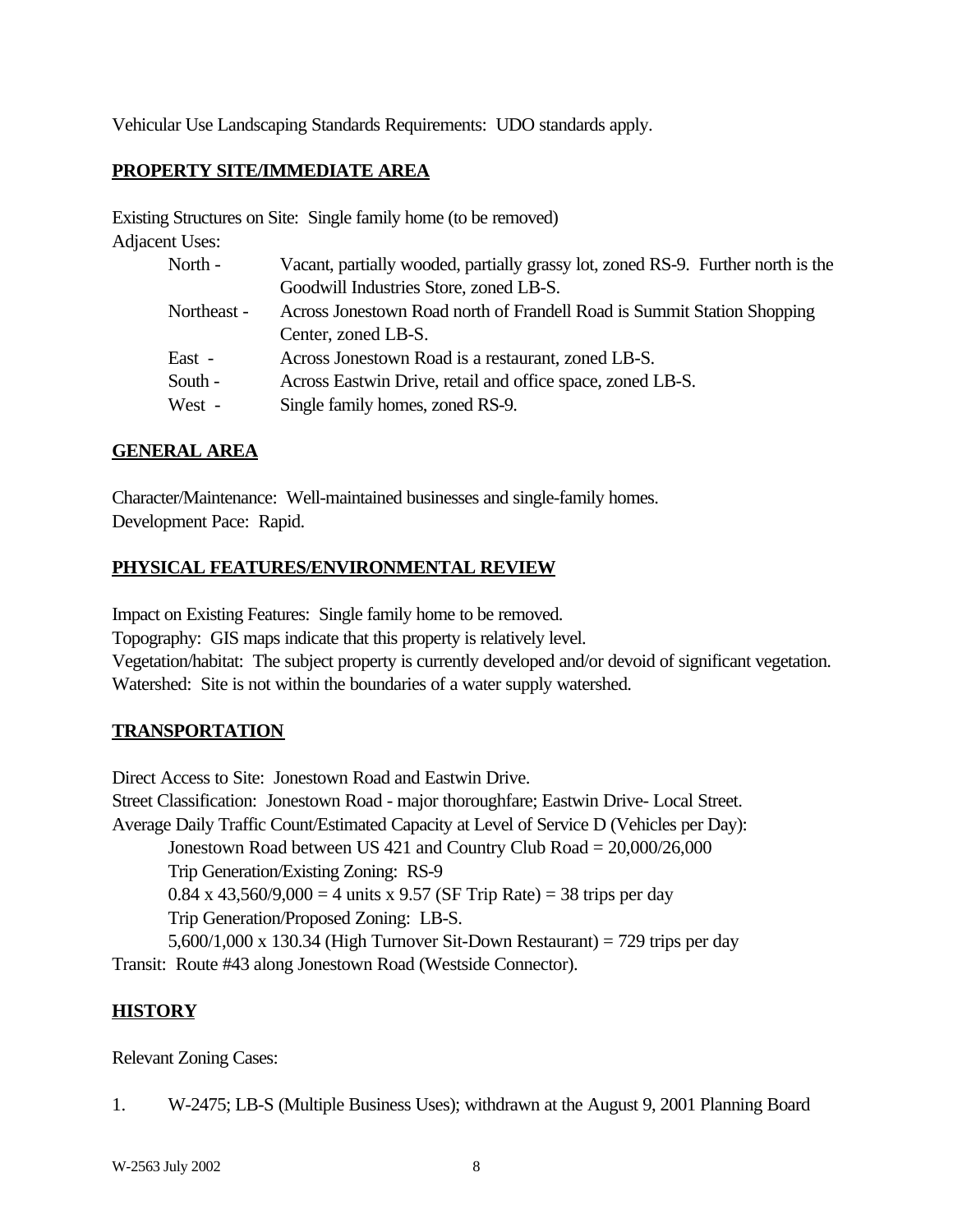public hearing; northwest corner of Jonestown Road and Eastwin Drive; 0.84 acre; staff recommended withdrawal.

- 2. W-2431; LO-S (Multiple Office Uses) to LB-S (Multiple Business Uses); approved October 25, 2000; on the west side of Jonestown Road and south side of Eastwin Drive; 1.54 acres; Planning Board and staff recommended approval.
- 3. W-2378; RS-9 to LB-S (General Merchandise Store); approved April 3, 2000; west side of Jonestown Road between Frandell Road and Southwin Drive; 1.28 acres; Planning Board and staff recommended approval.
- 4. W-2200; LB-S Limited Business District [Restaurant (without drive-through service)] and RS-9 to LB-S (Car Wash); denied January 5, 1998; southeast corner of Frandell Road and Jonestown Road; 1.14 acres; Planning Board and staff recommended denial.
- 5. W-2036; RS-9 and LO-S to LB-S (Multiple Business Uses); approved March 25, 1996; southwest corner of Jonestown Road and Eastwin Drive; 1.93 acres; Planning Board and staff recommended approval.
- 6. W-1895; R-4 to B-3-S (Eating Establishment); approved May 2, 1994; east side of Jonestown Road between Mardon Drive and Frandell Road; 1.93 acres; Planning Board and staff recommended approval.

# **CONFORMITY TO PLANS**

*Legacy* GMP Area: Suburban Neighborhoods.

Relevant Comprehensive Plan Recommendation(s): *Legac*y proposes that commercial areas be compact rather than linear in nature, with businesses interconnected and designed to be pedestrian oriented.

Area Plan/Development Guide: *Country Club/Jonestown Area Plan* (1985).

Relevant Development Guide Recommendation(s): The Jonestown/US 421 Subarea identifies this site for special use commercial projects. Rear parking is encouraged. The use of interior service roads is encouraged. Corner properties must access onto side streets. Buildings shall be no taller than two stories. Where commercial lots abut residential lots, there should be a continuous screen of evergreen plants. Site lighting must be oriented toward the building.

# **ANALYSIS**

The petitioner has submitted this request to rezone 0.84 acre from RS-9 to LB-S. The site is located on the northwest corner of Jonestown Road and Eastwin Drive. Many of the properties fronting Jonestown Road have been rezoned to LB-S over the past several years. With the widening of Jonestown Road, it was apparent that these properties were more suitable for commercial uses. Staff has worked with the petitioner concerning this site on a number of occasions. The area plan makes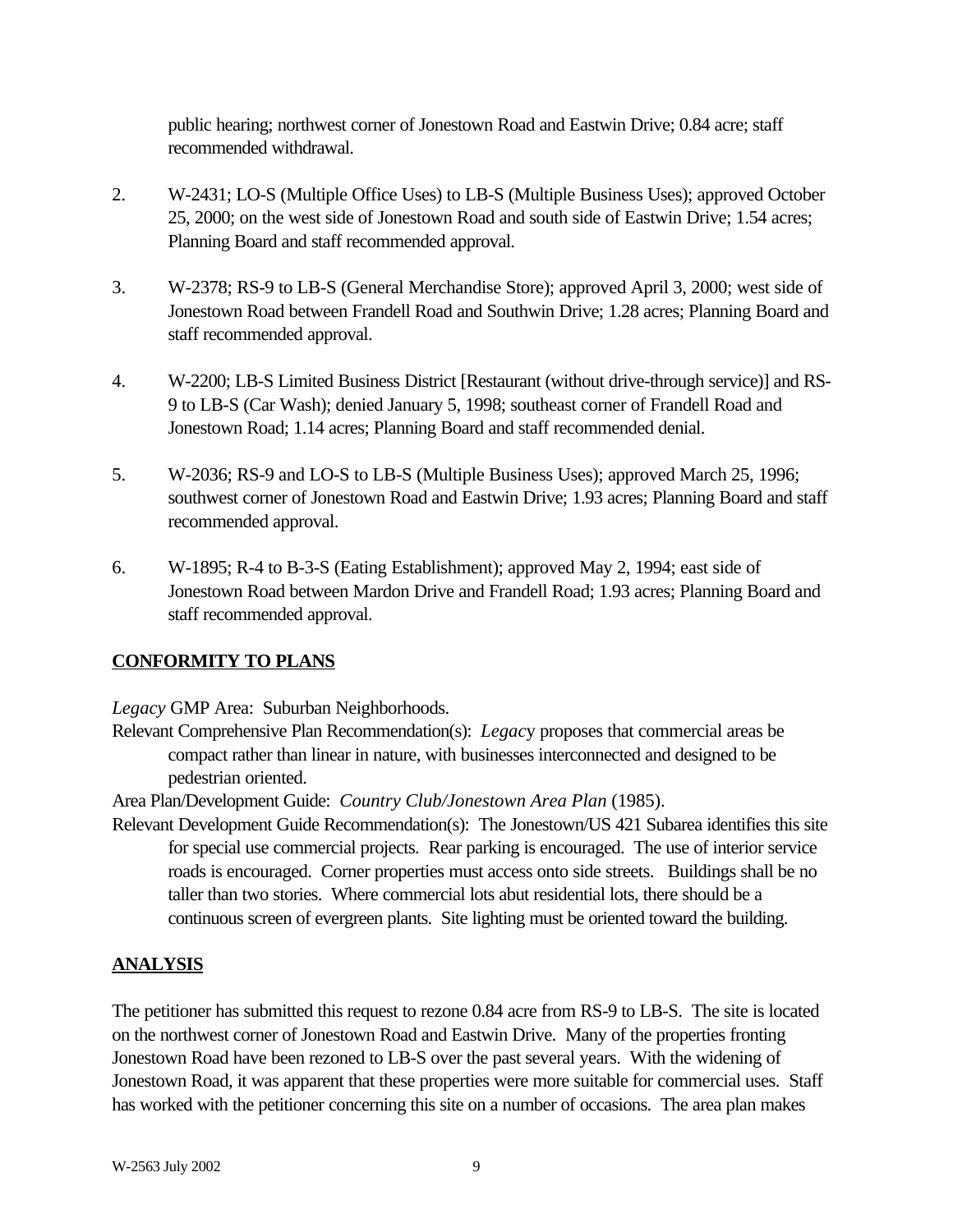specific recommendations regarding site plan issues and permitted uses. The petitioner requested a continuance from the July 11, 2002 Planning Board meeting to address these site plan and use issues. The current site plan addresses staff's concerns regarding interior access to the north. The petitioner has also agreed to eliminate uses that were inconsistent with the area plan recommendations. The site plan and requested uses are now consistent with area plan and comprehensive plan recommendations. Staff concludes that with the proposed site plan conditions the request will be consistent with the character of the area. For the reasons listed, staff recommends approval with the proposed site plan conditions.

# **FINDINGS**

- 1. The petitioner has submitted this request to rezone 0.84 acre from RS-9 to LB-S.
- 2. Many of the properties fronting Jonestown Road have been rezoned to LB-S over the past several years.
- 3. The petitioner has worked extensively with staff regarding site plan and use issues.
- 4. The site plan and requested uses are now consistent with area plan and comprehensive plan recommendations.

## **STAFF RECOMMENDATION**

## Zoning: **APPROVAL**.

Site Plan: Staff certifies that **the site plan meets all code requirements**, and recommends the following conditions:

## C **PRIOR TO THE ISSUANCE OF GRADING PERMITS**

a. Developer shall have a storm water management study submitted for review by the Public Works Department of the City of Winston-Salem. If required, an engineered storm water management plan shall be submitted and approved by the Public Works Department of the City of Winston-Salem.

# C **PRIOR TO THE ISSUANCE OF BUILDING PERMITS**

a. On site fire hydrants will be required in locations approved by the Winston-Salem Fire Department.

# C **PRIOR TO THE ISSUANCE OF OCCUPANCY PERMITS**

- a. Developer shall install a sidewalk along the frontage on Jonestown Road to the specifications of the Public Works Department of the City of Winston-Salem prior to the issuance of occupancy permits. Any easements or right-of-way needed by the City for the sidewalk shall also be dedicated.
- b. Developer shall install landscaping in accordance with UDO Section 3-4.